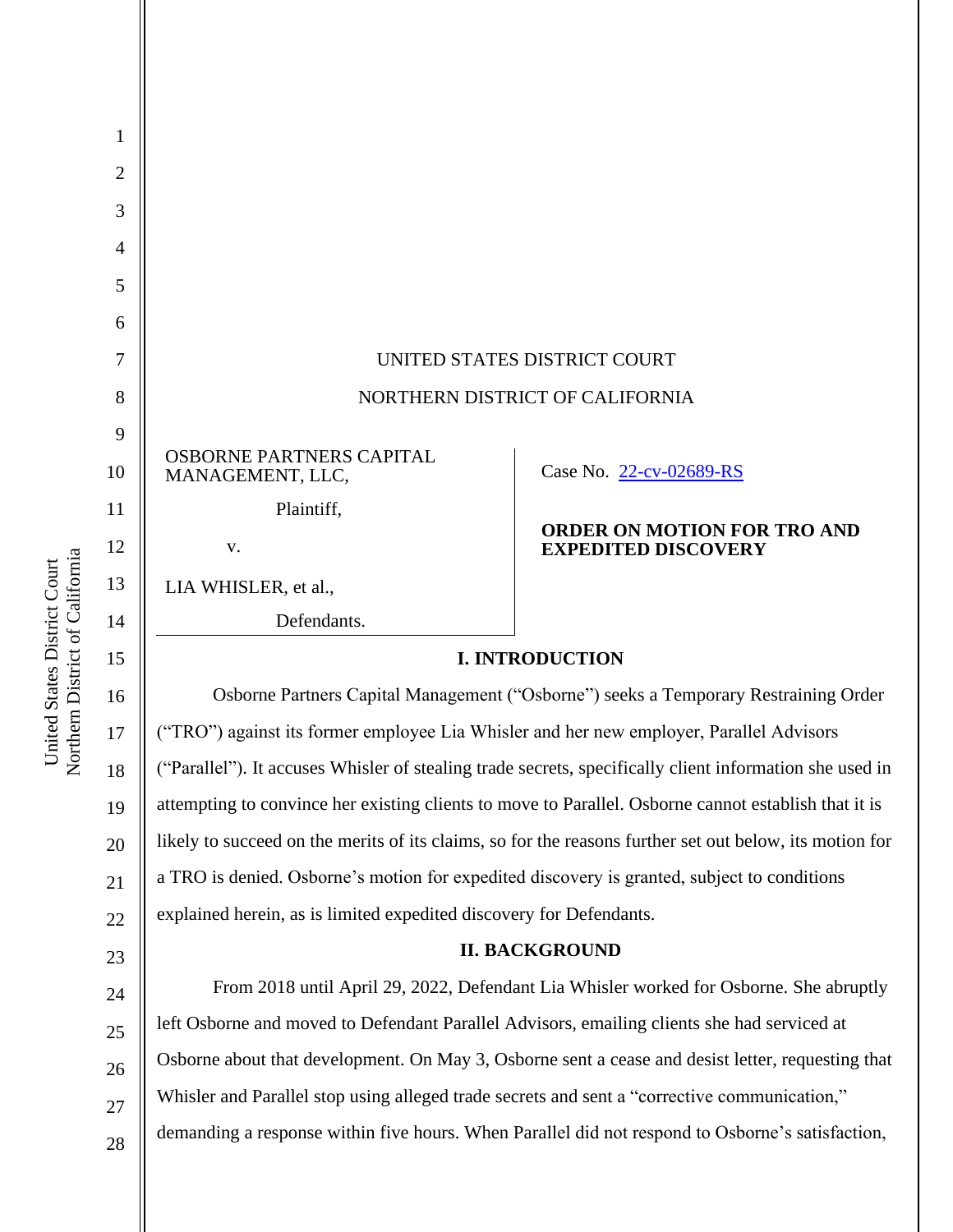2

3

4

5

6

7

8

9

10

11

12

13

14

15

16

17

18

19

20

21

22

23

24

25

26

27

Osborne filed suit against Whisler and Parallel under the U.S. Defense of Trade Secrets Act, tortious interference, breaches of duty of loyalty and contract (against Whisler alone), and under California's Unfair Competition Law. Osborne immediately moved for a TRO and expedited discovery.

In its motion, Osborne argues Whisler must have taken a client list, which it insists constitutes a trade secret, and one doubly covered by a confidentiality agreement, because she contacted so many former clients, seemingly at least 60, presumably based on the number of people who reached out to Osborne. Several clients expressed concern and confusion about the state of their money, in part because Whisler noted in her email "I am still your financial coach" and implied that as their fiduciary she had a duty to recommend they move their money to Parallel. Osborne also took a dark view of several actions Whisler took before leaving its employ: shortly before her departure she scheduled client meetings for shortly after her transition to Parallel; she said she was slow in completing a transaction because she wanted to complete parts of it at Parallel; she said a client's fee structure wouldn't change (in Osborne's view, evidence that she was improperly using confidential knowledge); and finally, that she only spent an average of two hours and 30 minutes on her company laptop in the period before leaving Osborne.

Whisler responds that she did not take any document from Osborne, and notes Osborne has no direct evidence to the contrary. Instead, she asserts she was able to contact clients based on public sources, e.g., LinkedIn or Spokeo, contact information she had in her personal capacity because some clients were friends or family, and simple recollection of clients' information. She disputes the characterization that her emails were misleading about her clients' ability to keep their business with Osborne. Further, she argues the laptop data does not reflect all the work she was doing for Osborne, and the statement she made about slow-rolling a transaction was intended to be polite to a client who had been slow in responding to complete the transfer. Finally, Parallel notes it has a policy of matching new clients' existing fee structures, which explains Whisler's statement that her clients' fees wouldn't change, without Whisler having to convey any information about Osborne's fee structures while at Parallel.

2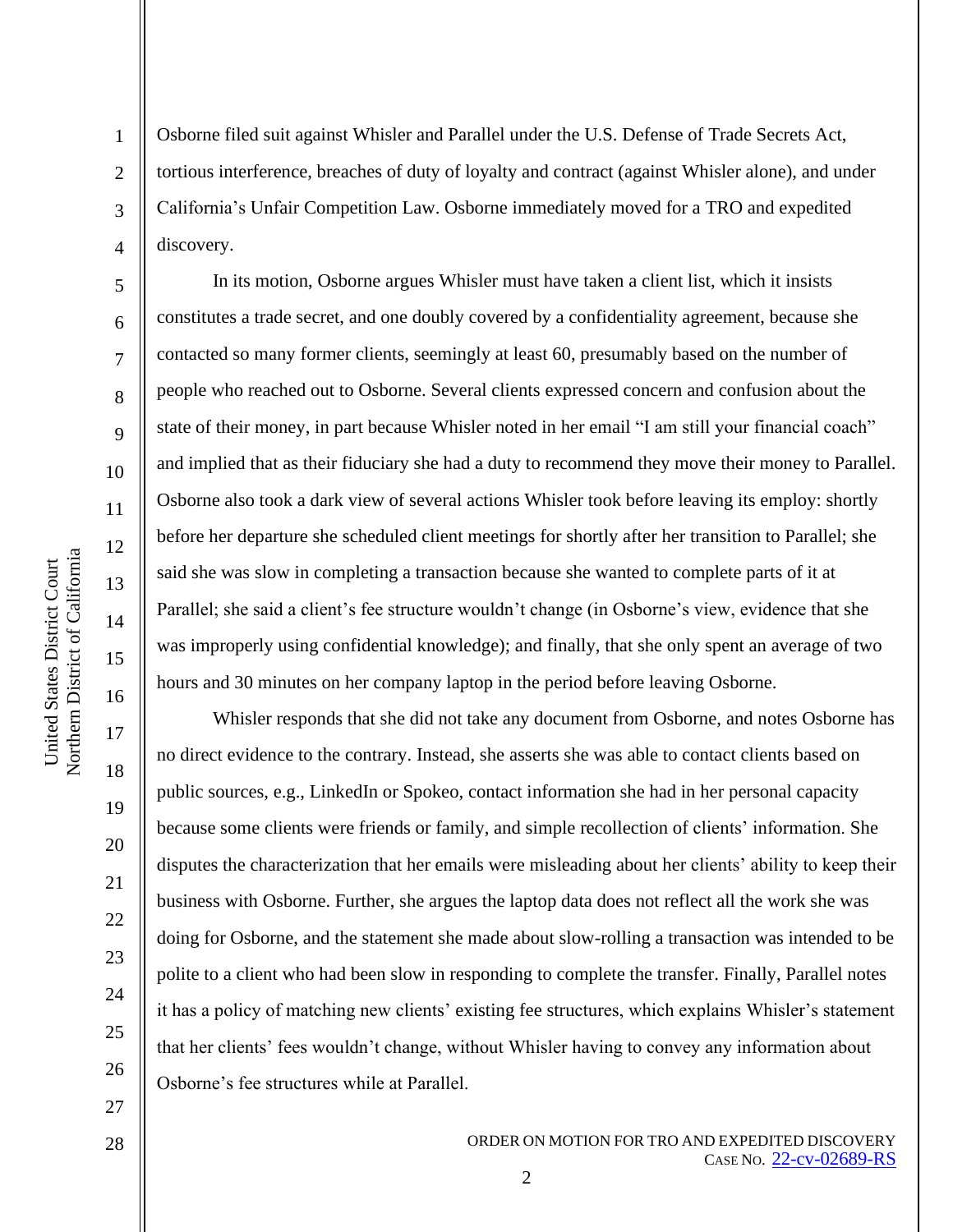2

3

4

5

6

7

8

9

10

11

13

14

15

United States District Court

16

17

18

19

20

21

22

23

24

25

#### **III. LEGAL STANDARD**

The standard for a preliminary injunction and a temporary restraining order are substantially the same. *Stuhlbarg Int'l Sales Co. v. John D. Brush & Co.*, 240 F.3d 832, 839 n.7 (9th Cir. 2001). Under either one, the plaintiff must "establish that he is likely to succeed on the merits, that he is likely to suffer irreparable harm in the absence of preliminary relief, that the balance of equities tips in his favor, and that an injunction is in the public interest." *Network Automation, Inc. v. Advanced Sys. Concepts*, 638 F.3d 1137, 1144 (9th Cir. 2011) (quoting *Winter v. Nat. Res. Def. Council, Inc.*, 555 U.S. 7, 20 (2008)).

### **IV. DISCUSSION**

# **A. TRO**

Osborne has not met its burden to obtain a TRO. A TRO is an "extraordinary remedy" and there must be a "clear showing" that a plaintiff is entitled to such relief. *Winter*, 555 U.S. at 22. While Osborne may ultimately triumph on some of its claims, it has not adduced evidence sufficient to show that it will succeed on the merits at this juncture. *Aurora World, Inc. v. Ty Inc.*, 719 F. Supp. 2d 1115, 1124 (C.D. Cal. 2009) (citation omitted). First, as Osborne acknowledged at oral argument, there is no evidence Whisler took a client list.<sup>1</sup> That leaves Osborne only with a possible case that Whisler misused information she knew.

Osborne's use of client identities could be a violation of trade secret law if the development requires substantial resources. *Morlife, Inc. v. Perry*, 56 Cal. App. 4th 1514, 1521-22 (1997). This is so even if Whisler used no other proprietary information, such as clients' goals. *Id.* In contrast, if the clients' identities were readily ascertainable through public sources like business directories, or could be easily identified, client identities will not count as trade secrets. *Id.* Some cases have found that the mere identities of clients for financial advisory services can constitute a trade secret. *See, e.g.*, *First Found. Inc. v. Giddings*, No. CV 20-00359-DOC-KES, 2020 WL

3

<sup>26</sup> 27 <sup>1</sup> Osborne's declaration is also lacking on what sorts of client lists it maintains, and although it establishes that it protects client information, it does not show only employees with a need to know have access, which can be a crucial factor.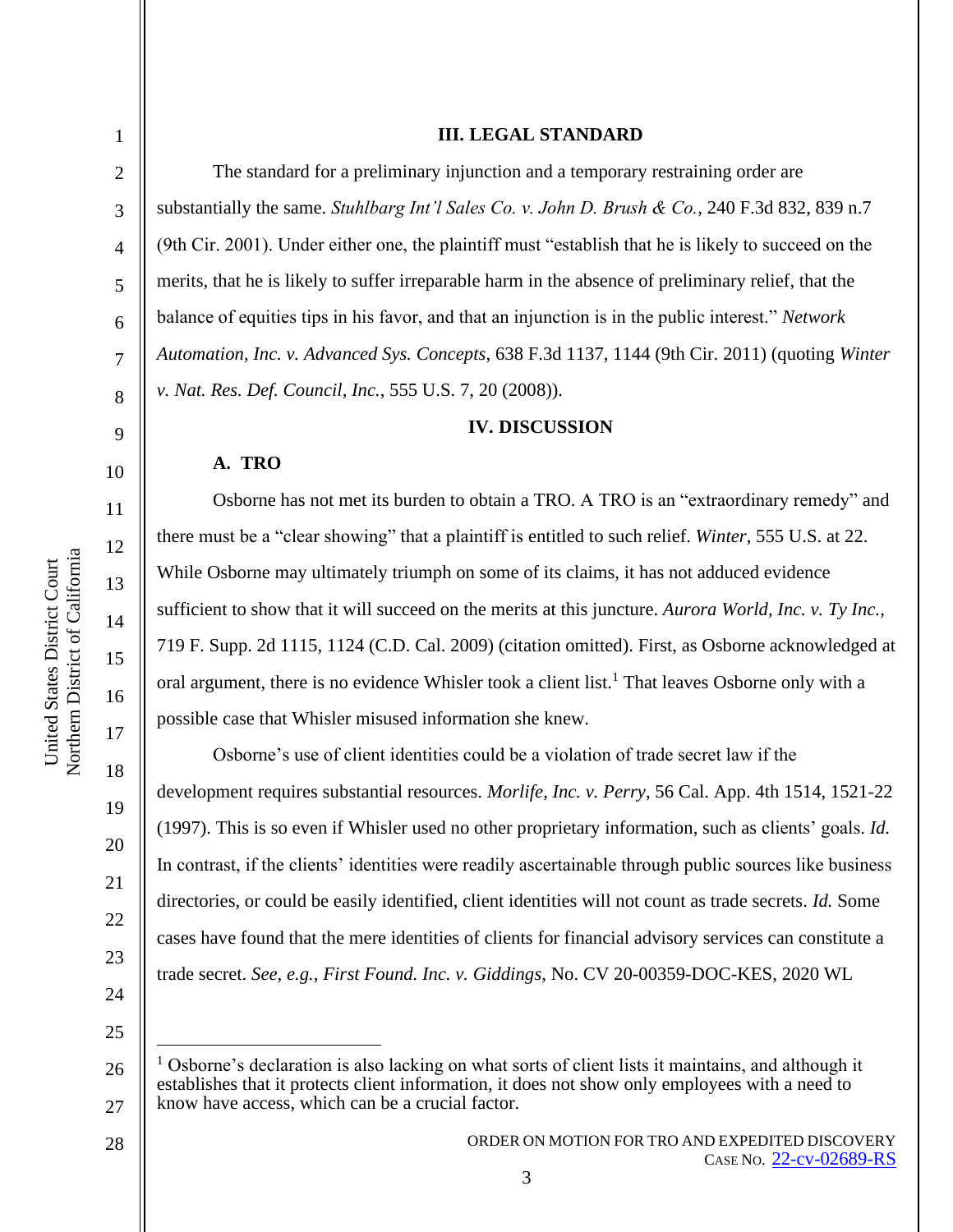2

3

4

5

6

7

8

9

10

11

12

13

14

15

16

17

18

19

20

1082641, at \*4 (C.D. Cal. Mar. 7, 2020). However, in those cases the proponent of the injunctive relief made the requisite "clear showing," e.g., outlining a client development process that "takes approximately four to six months, at a cost to FFA that ranges from \$25,000 to \$50,000 per prospect." *Id.* Here, Osborne's statements are too conclusory to constitute such a "clear showing." *See* Declaration of Sonia Von Berg at  $\P$   $5-8$  ("Part of what makes us successful as a business is that we have identified people who want wealth management services […] Many of these relationships come from trusted referrals, friendships and business relationships that have taken years and even decades to cultivate. […] Osborne Partners has spent substantial resources obtaining and developing the information detailed above.")<sup>2</sup>

Some of Osborne's remaining claims are largely or entirely derivative of its Trade Secrets claim. To the extent they are not, Osborne cannot show it is likely to succeed. Whisler has reasonable explanations that counter Osborne's case for the breach claims, and there is scant evidence either Defendant did anything else inappropriate sufficient to constitute tortious interference or Unfair Competition. Indeed, Parallel has policies whereby it attempts to ensure new employees are not bringing or using confidential information from past employers, and it has evidence it implemented them in this case. Osborne's employment agreements with Whisler included several provisions that appear to be unenforceable under California law, including noncompetition and non-solicitation agreements. Cal. Bus. & Professions Code § 16600. Even if Osborne had a stronger case, much of the relief it seeks would be overbroad and restrict Whisler's rights in contravention of California law.<sup>3</sup>

<sup>21</sup> 22 23 <sup>2</sup> Osborne relies upon *MAI Sys. Corp. v. Peak Computer, Inc.*, 991 F.2d 511 (9th Cir. 1993), in arguing that the use of client information for solicitation automatically constitutes a violation. However, in *Mai Systems* it was undisputed that the list of customers at issue was a trade secret. Here, by contrast, there has not been a sufficient showing that the client information is a trade secret in the first instance.

<sup>24</sup> 25 26 27 <sup>3</sup> On the other hand, Whisler notes her employment agreement included a mandatory arbitration clause, although the confidentiality provision was excepted. Whisler frames this arrangement as allowing Osborne to pick and choose whether to arbitrate, despite the mandatory arbitration clause, and attempting to recast its unenforceable non-competition clauses in the guise of trade secrets claims. This tactic has been found to be unconscionable. *Abramson v. Juniper Networks, Inc.*, 115 Cal. App. 4th 638, 664-66 (2004). In any case, these arguments need not be reached because Osborne's motion for a TRO is denied.

<sup>28</sup>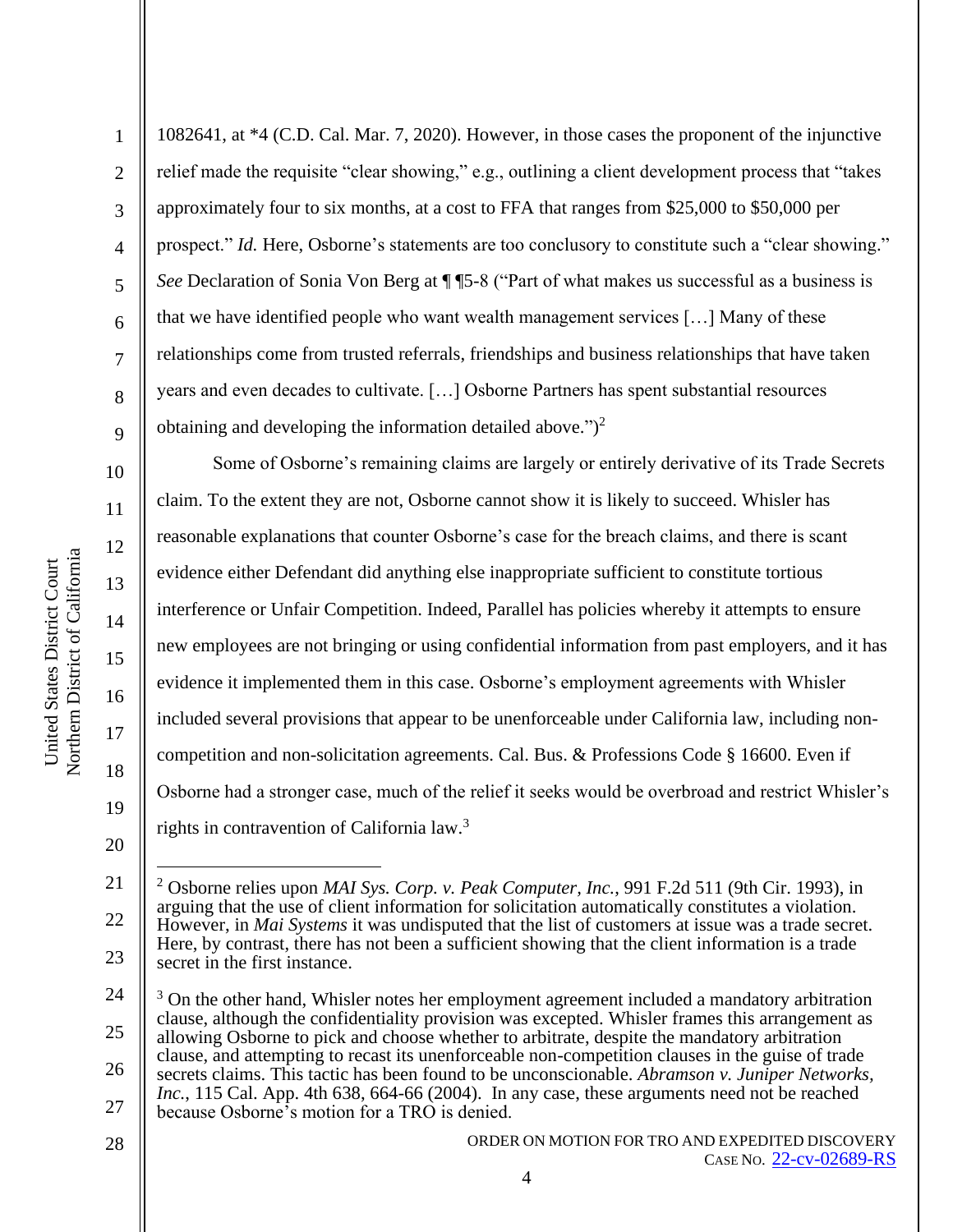2

3

4

5

6

7

8

9

10

11

12

13

14

15

16

17

18

19

20

21

22

23

Further, Osborne would have difficulty showing the other prongs of the test for a TRO as well. First, as to irreparable harm, if lost business can be remedied with damages, injunctive relief is forbidden*. Los Angeles Mem'l Coliseum Comm'n v. Nat'l Football League*, 634 F.2d 1197, 1202 (9th Cir. 1980). While "evidence of threatened loss of prospective customers supports a finding of irreparable harm," *Stuhlbarg Int'l Sales Co. v. John D. Brush & Co.*, 240 F.3d 832, 841 (9th Cir. 2001), many of these cases turn on the loss of prospective customers because their business is not easily quantifiable, and thus not easily remedied with damages. Some cases have found irreparable harm from the loss of existing customers' prospective business, but these largely hinge on there being a likelihood of the business's reputation and goodwill being tarnished. *See, e.g.*, *Giddings*, No. CV 20-00359-DOC-KES, 2020 WL 1082641, at \*5. Again, Osborne has essentially supplied only conclusory statements to this effect. The most specific statements that relate to the effect on its business beyond Whisler's clients are (a) that some of her clients know other Osborne clients, and (b) some of Whisler's clients were scared that their money had been moved. The speculative chain of inferences that one investment manager leaving and writing an unclear email will somehow tarnish Osborne's reputation with any of its clients does not constitute a clear showing there is a likelihood of irreparable harm.

As to a TRO being in the public interest, California has a clear public policy against nonsolicitation clauses, and its courts have given only scant support for the "so-called" trade secrets exception on a tort theory. *See* Cal. Bus. & Professions Code § 16600; *The Ret. Grp. v. Galante*, 176 Cal. App. 4th 1226, 1233 (2009). The federal Defending Trade Secrets Act also notes that injunctions cannot issue under its authority if they conflict with state laws prohibiting restraint of trade. 18 U.S.C.A. § 1836(b)(3)(A)(i)(II). Thus, it is not clear that issuing an injunction would be in the public interest. *Winter*, 555 U.S. at 20. *But see, e.g.*, *Giddings*, No. CV 20-00359-DOC-KES, 2020 WL 1082641, at \*6 (finding an injunction was in the public interest).

24 25

26

27

28

## **B. Expedited Discovery**

Finally, Osborne moves for expedited discovery about Whisler's communications with her former clients, Parallel's practices, and similar topics. The party seeking expedited discovery must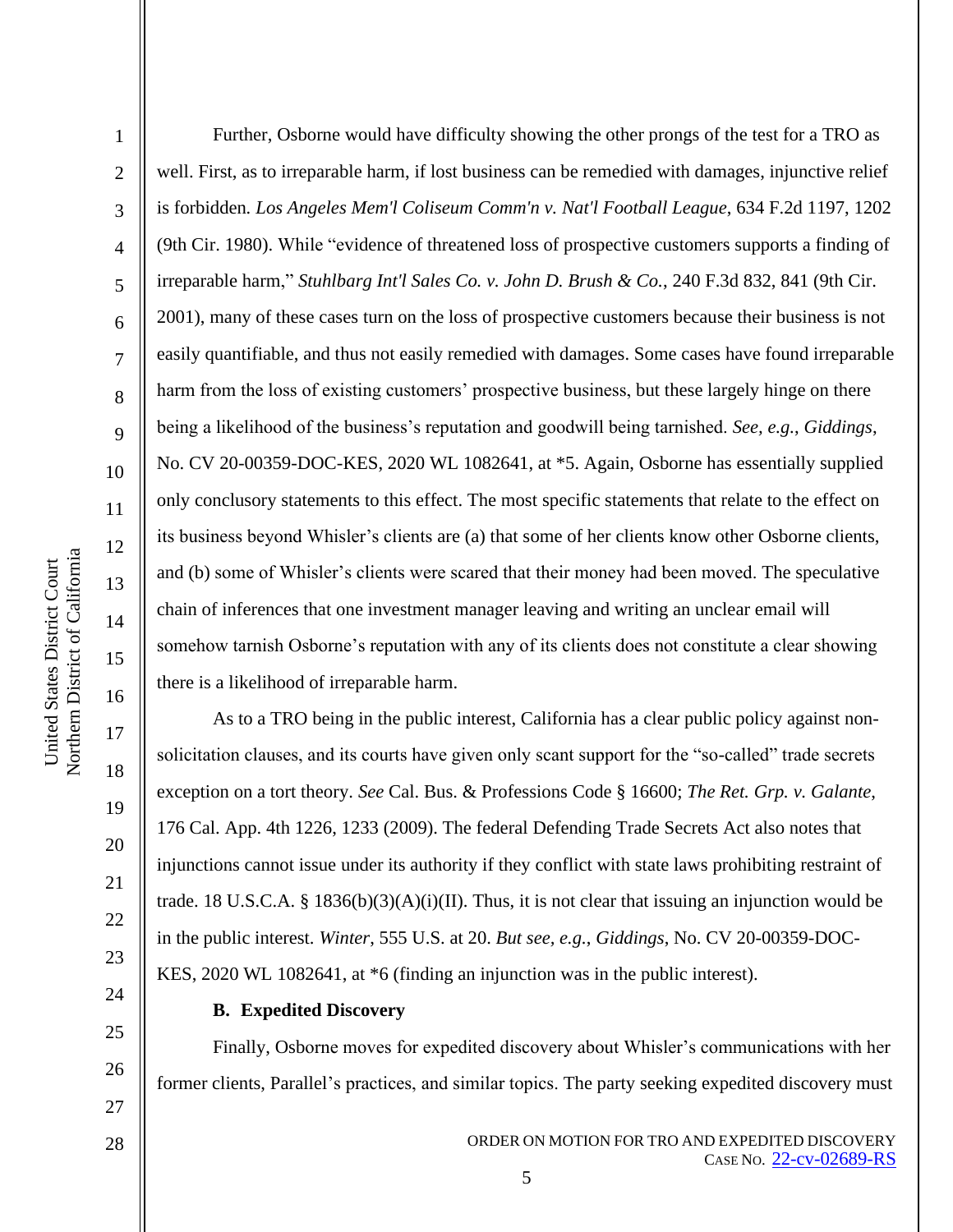2

3

4

5

6

7

8

9

10

11

12

13

14

15

16

17

18

19

20

21

22

23

24

25

26

27

make a prima facie case for the need for expedited discovery and show good cause. *See Semitool, Inc. v. Tokyo Electron Am., Inc.*, 208 F.R.D. 273, 275-76 (N.D. Cal. 2002); *TGG Mgmt. Co. Inc. v. Petraglia*, No. 19-CV-2007-BAS-KSC, 2019 WL 6310556 at\*2 (S.D. Cal. Nov. 25, 2019), 2019 WL 6310556, \*2 (citing *Merrill Lynch, Pierce, Fenner & Smith v. O'Connor*, 194 F.R.D. 618, 623 (N.D. Ill. 2000)). A claim for misappropriation, on its own, is not enough to justify special discovery. *Wilcox Indus. Corp. v. Hansen*, 279 F.R.D. 64, 69-70 (D.N.H. 2012).

Here, Osborne has shown a sufficient need for expedited discovery. While Osborne has not cleared the high burden for a TRO, there are sufficient suspicious facts about Whisler's behavior that expedited discovery is warranted. For example, while Whisler explains the email that appears to show delaying of her work at Osborne to benefit Parallel, currently there is only her word to contravene the seemingly damning email. Further, the volume of clients at issue raises at least some doubt as to whether Whisler misappropriated any information from Osborne. Finally, unlike some cases where exploitation of trade secrets might take years, Whisler's campaign to convince clients to switch will likely play itself out over the next few months. These concerns are not enough to show Osborne is likely to succeed on the merits, but they are enough to justify expedited discovery. Osborne has sought expedited discovery immediately in order to inform its preliminary injunctive relief, and the relief is generally appropriately tailored. This is sufficient for a prima facie case and good cause.

That said, Osborne's proposed discovery is somewhat overbroad. The interrogatories are largely mooted by the deposition, so no interrogatories will be allowed at this stage. The proposed Request for Production ("RFP") to Whisler, #3, for all communications between her and Whisler, is more appropriately tailored to communications about confidential information. RFP #1 to Parallel, for all communications relating to Whisler's recruitment, seems overbroad or irrelevant. Thus, while Osborne's motion for expedited discovery is granted, it is granted with limits: it is ordered to propound a narrower set of requests in line with the comments above.

Defendants gave an adequate showing for expedited discovery during the hearing on this motion, so they are granted two depositions and five requests for production, to be shared among

6